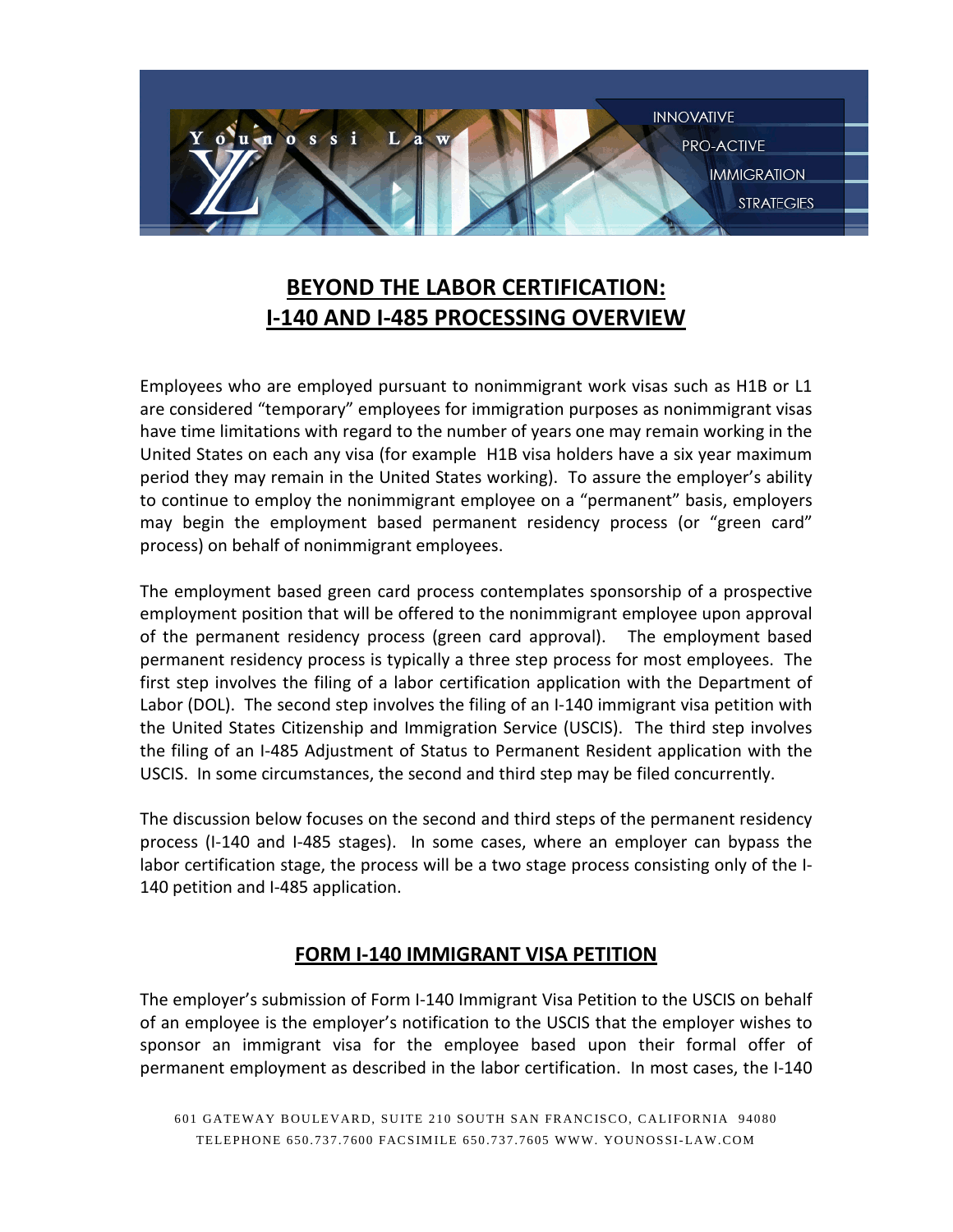petition will be based on an approved labor certification certified by the Department of Labor (DOL). However, there are some visa categories (which will be discussed below) that do not require a labor certification filing.

In reviewing the I-140 petition, the USCIS will review the employee's eligibility for the I-140 classification sought as well as review the employer's eligibility to file a Form I-140. The USCIS's approval of Form I-140 establishes the employee's eligibility for the Form I-485 Application to Adjust Status to Permanent Resident.

## **Selection of Preference Category:**

In submitting Form I-140 Immigrant Visa Petition, employers must select the appropriate visa preference category as the basis for I-140 approval. The visa preference category is determined by the employee's basis of eligibility for the immigrant visa. The following are the most common types of employment based preference categories for permanent residency:

- **EB1 (Employment Based First Preference)---**The EB1 category does not require the filing of a labor certification with the Department of Labor (DOL). Instead, employers can directly file Form I-140 Immigrant Visa Petition requesting EB1 classification. This category is designated for:
	- o Multinational Managers/Executives who have been employed with a multinational company in a managerial or executive capacity abroad and will continue to do so in the US parent, branch affiliate or subsidiary;
	- o Outstanding Researchers/Professors; and
	- o Individuals who can demonstrate Extraordinary Ability in the arts, sciences or business.
- **EB2 (Employment Based Second Preference)**---The EB2 category does require that the employer obtain an approved labor certification as the basis for the Form I-140 petition. This category is designated for situations where the **labor certification requires** at least:
	- o A Masters degree or higher; or
	- o A Bachelors degree plus five (5) years of post-bachelors, progressive experience.
- **EB3 (Employment Based Third Preference)---The EB3 category does require that** the employer obtain an approved labor certification as the basis for the Form I-140 petition. This category is designated for situations where the **labor certification requires** at least at least 2 years of experience up to and including Bachelors degree plus 5 years of experience.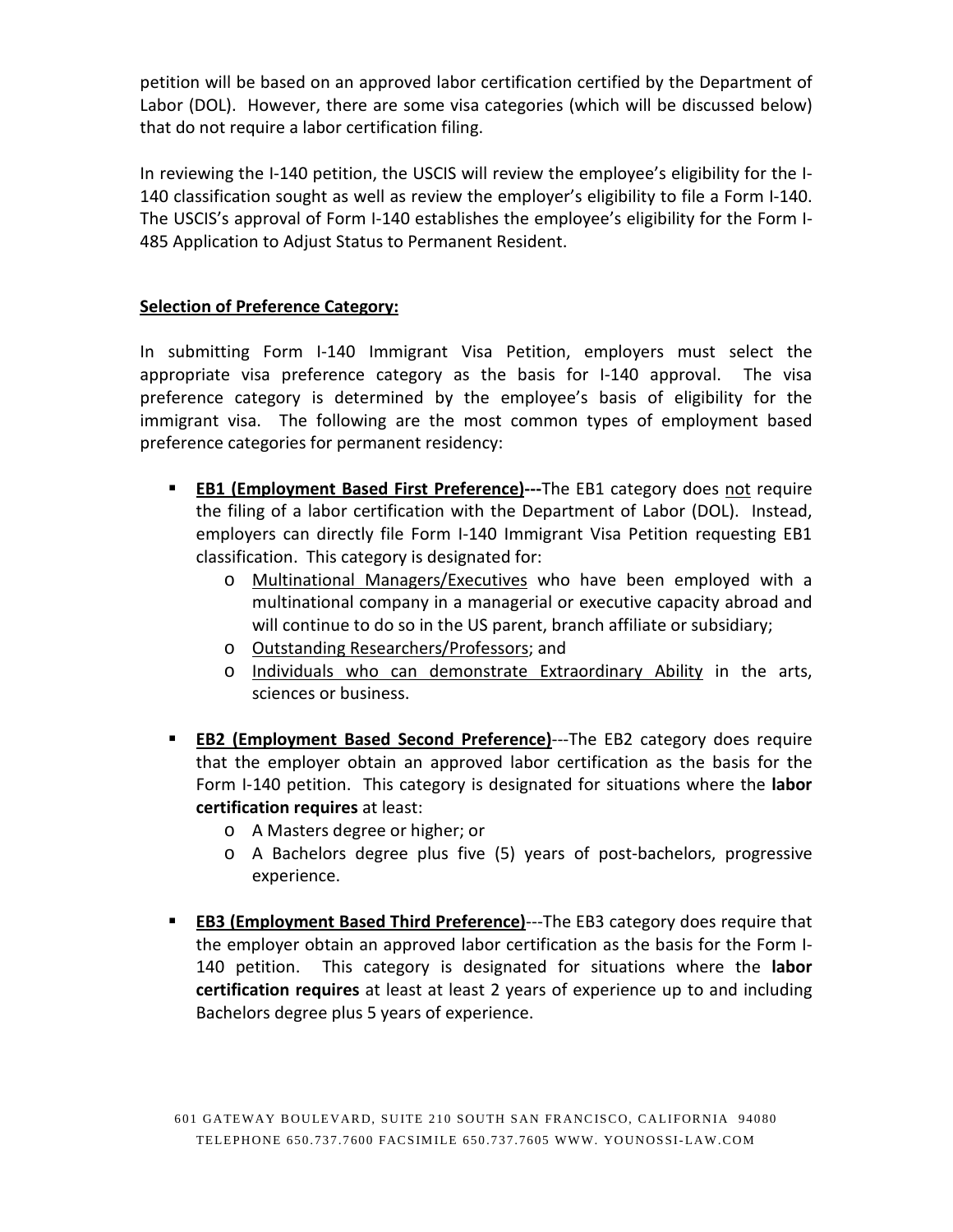Each fiscal year, the government allocates a certain number of immigrant visa numbers to various visa preference categories. The number of available immigrant visa numbers varies by country based on that country's usage of visas in the prior fiscal year. Within the scope of overall timing due to country of birth, an employee's visa process will further depend on the visa preference category under which the permanent residence process falls.

As such, an employee who was born in a country that has a high usage of immigrant visas (most typically India, China, Mexico, and the Philippines) from a certain preference category may have to wait longer for green card approval compared to nationals from other countries as their country's visa usage may be more backlogged. If a visa preference category is backlogged or does not contain available visa numbers, it means that the Form I-485 cannot be submitted to USCIS or cannot be processed by the USCIS until there are sufficient visa numbers available. These numbers are monitored by the Department of State on a monthly basis as will be discussed in more depth below.

The visa preference category becomes important with regard to overall timing of the green card process as the visa numbers available in the higher visa preference categories (ie: EB1) are less used and thus less backlogged than those in lower visa preference categories (ie: EB3). For the EB2 and EB3 categories, these issues are typically contemplated during the preliminary drafting stages of the labor certification.

#### **Priority Date:**

An employee's Priority Date is his/her "place in line" with respect to the permanent residency process. The issue of priority date also plays a role with regard to the timing of the permanent residency process. This will further be discussed below.

- For the **EB1 category**, the priority date is established on the date the USCIS receives Form I-140 Immigrant Visa Petition.
- For the **EB2 and EB3 categories**, the employee's Priority Date is established as of the date the labor certification is filed with the DOL.

For all visa categories, Form I-140 Immigrant Visa Petition must be approved in order for the priority date to be officially assigned to the employee.

# **Using a Priority Date from Another I-140 Petition:**

It is possible for an employee to utilize a priority date from a previously approved Form I-140 immigrant visa petition. For example, if a prior employer obtained an I-140 petition approval for an individual and did not withdraw or revoke that approval, it is possible to request that the USCIS utilize the priority date of that prior I-140 approval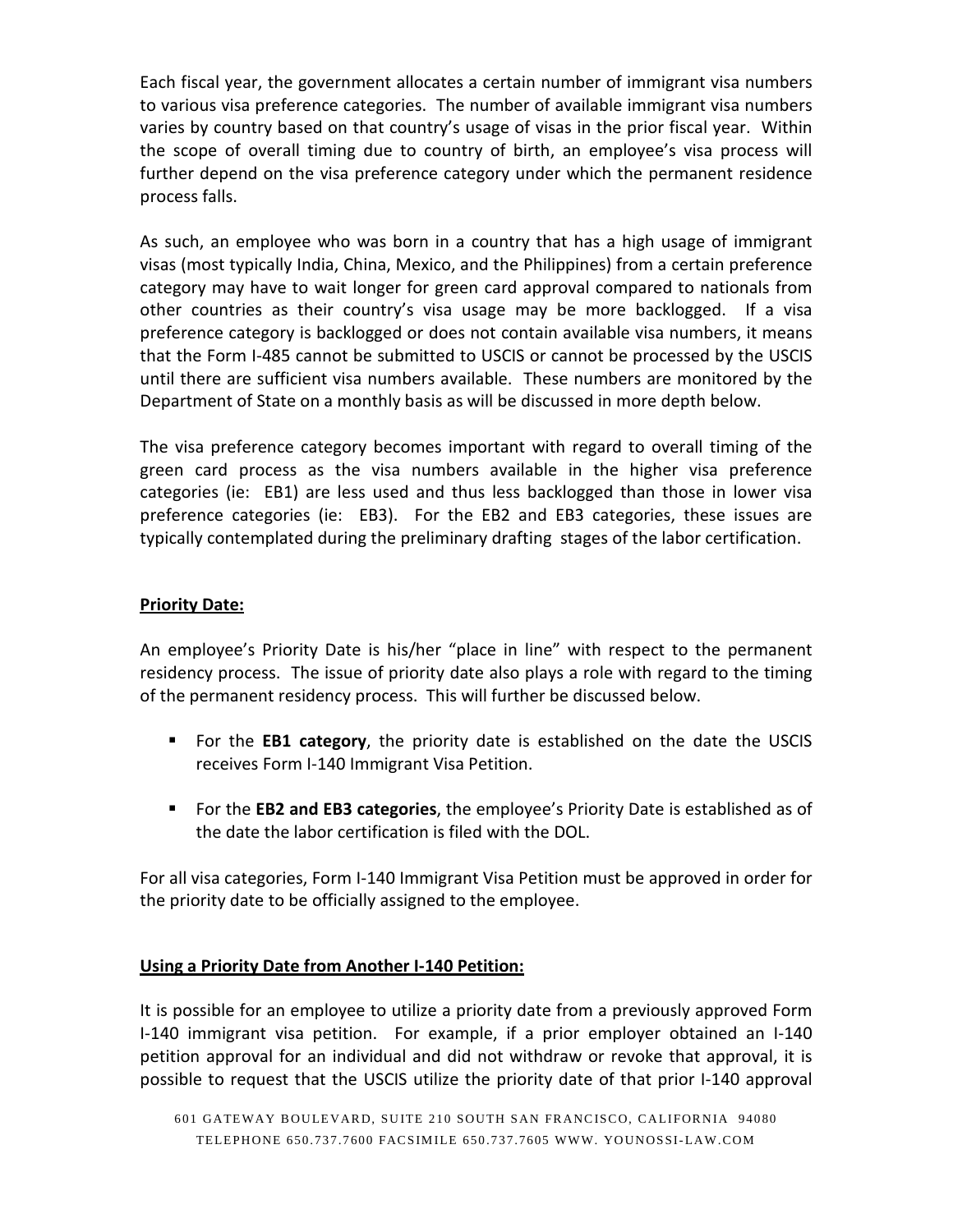notice when the currently employer is submitting its Form I-140 immigrant visa petition. The use of this old priority date can sometimes be instrumental in speeding up the overall permanent residency process for an employee.

# **FORM I-485 APPLICATION TO ADJUST STATUS TO PERMANENT RESIDENT**

For employment based permanent residency processes, the basis of a I-485 filing is the Form I-140 Immigrant Visa Petition. The I-485 "adjusts" or changes one status from that of a nonimmigrant (H1B or L-1) to that of a permanent resident in the United States. Dependent spouses and children under age 21 are included in this stage of the permanent resident process and also must submit I-485 applications with supporting documentation.

### **Employment-Based I-485 Generally:**

In addition to reviewing whether there is a valid I-140 petition to support the I-485 application, USCIS will also review whether there are any issues that would render an applicant inadmissible for adjustment of status purposes and thus determine whether the I-485 should be denied. The Form I-485 includes a list of detailed questions regarding criminal history, past immigration violations, and past memberships and associations, and actions against governments. The application also requires the applicant to detail their full employment and residential history, provide a sealed medical examination from a USCIS approved civil surgeon, as well as other supporting documents.

USCIS typically adjudicates employment based I-485s via mail. However, if USCIS determines that further inquiry is required as to whether an applicant should be allowed to adjust status to permanent resident, USCIS will schedule an in-person interview so that these issues can be reviewed in further detail prior to USCIS adjudication. If the applicant has questions about an incident or circumstance that could render him inadmissible for adjustment purposes, it is critical that the applicant bring this to Younossi Law's attention immediately and most certainly PRIOR to the filing of the I-485. It is key that these issues be assessed for potential impact on the application and possibly briefed for USCIS.

As will be further discussed below, the timing of when to file Form I-485 rests on whether one's priority date is "current." Likewise, whether the USCIS can approve a pending Form I-485 depends on whether the priority date is "current."

# **How to Determine if a Priority Date is "Current"---Impact of Visa Backlogs and Visa Retrogression:**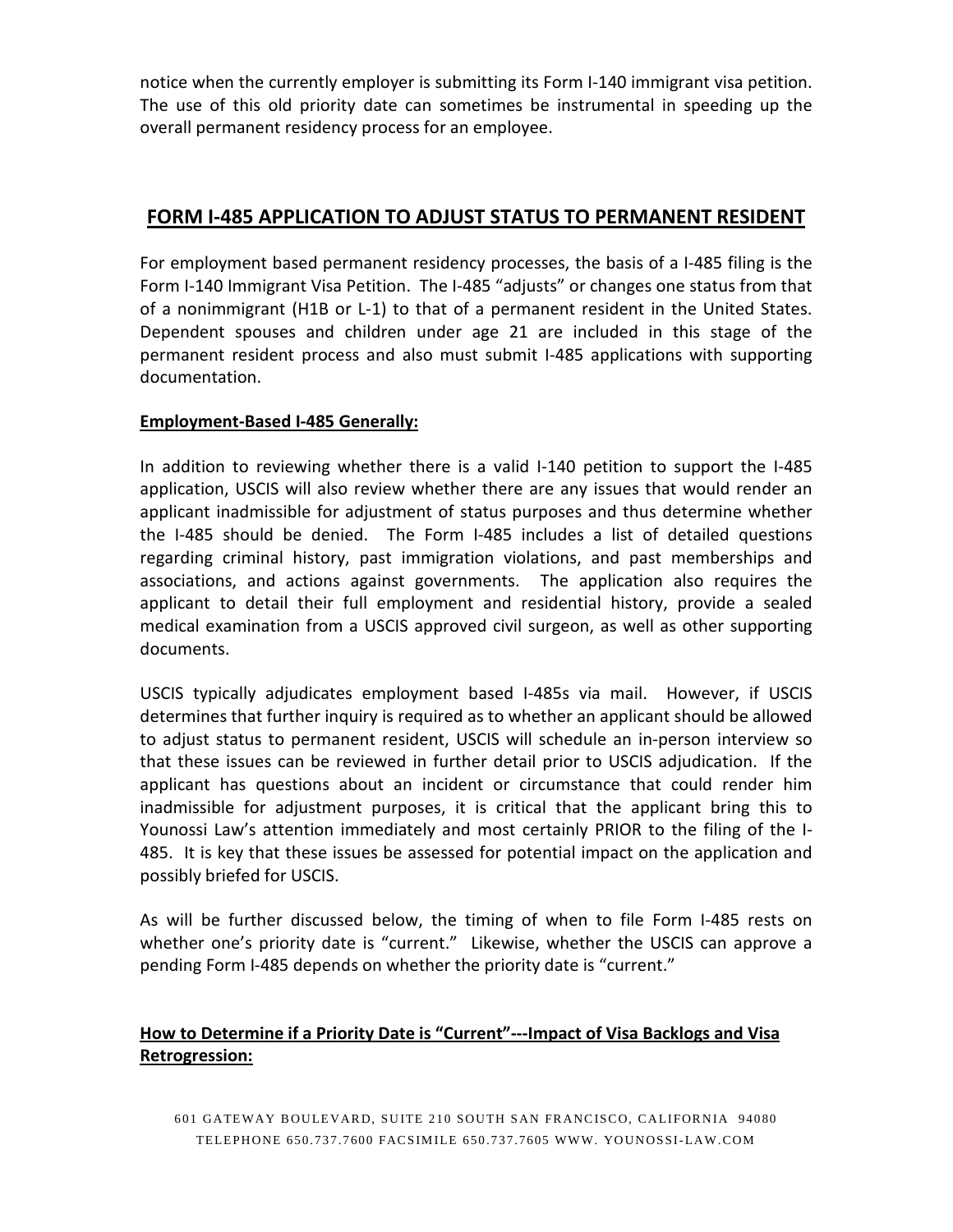As referenced above, each fiscal year, the government allocates a certain number of immigrant visa numbers to the various visa preference categories. The number of available immigrant visa numbers varies by country based on that country's usage of visas in the prior fiscal year and the number of available visas is further broken down into various visa preference categories.

Because many countries oversubscribe their allocation of visa numbers (ie: there are more applicants for a visa category than there are visas available per that country's allocation for the fiscal year), the government must determine who is eligible to proceed with filing Form I-485 and whose Form I-485 can be approved by USCIS. The Department of State (DOS) monitors the progression of visa numbers and issues a Visa Bulletin on a monthly basis forecasting the availability of visas and/or backlogs. This bulletin is posted on the DOS website at: [http://travel.state.gov/visa/frvi/bulletin/bulletin\\_1360.html.](http://travel.state.gov/visa/frvi/bulletin/bulletin_1360.html) Historically, the visa number usage has been greatest for the countries and categories that include: India, China, Mexico and the Philippines and all applicants in the EB-3 category. In fact, the DOS Visa Bulletin has separate breakout columns for India, China, Mexico and the Philippines due the high visa demand from these countries.

To address the issue of oversubscription and regulate the issuance of visa numbers per the pool of applicants, the DOS imposes "cutoff" dates to allocate the order in which visas are to be issued. The cutoff dates can move forward in time (when the supply of visas for a particular country/category exceeds demand) or these cutoff dates can "retrogress" (when the demand for visas for a particular country/category exceeds the supply). The "cutoff" date is the measure by which to compare whether the priority date is current.

- **Priority Date is Current:** When the government deems there are sufficient visa numbers in a particular visa category, the government deems the category "current" and anyone eligible for that visa category may proceed with filing Form I-485 after filing Form I-140, regardless of priority date.
- **Priority Date is Subject to Cutoff Date:** If usage of a particular visa category is oversubscribed (ie: there are more applicants for a visa category than there are visas available), the government will indicate a "cutoff" date. Only those whose **priority date is on or before the cutoff date** can have their application approved or processed by USCIS in that month.
- **Visas are Unavailable:** If the government determines that there are no available visas numbers for a particular visa category for the remainder of the fiscal year, the government will indicate that visa numbers for that category are "unavailable."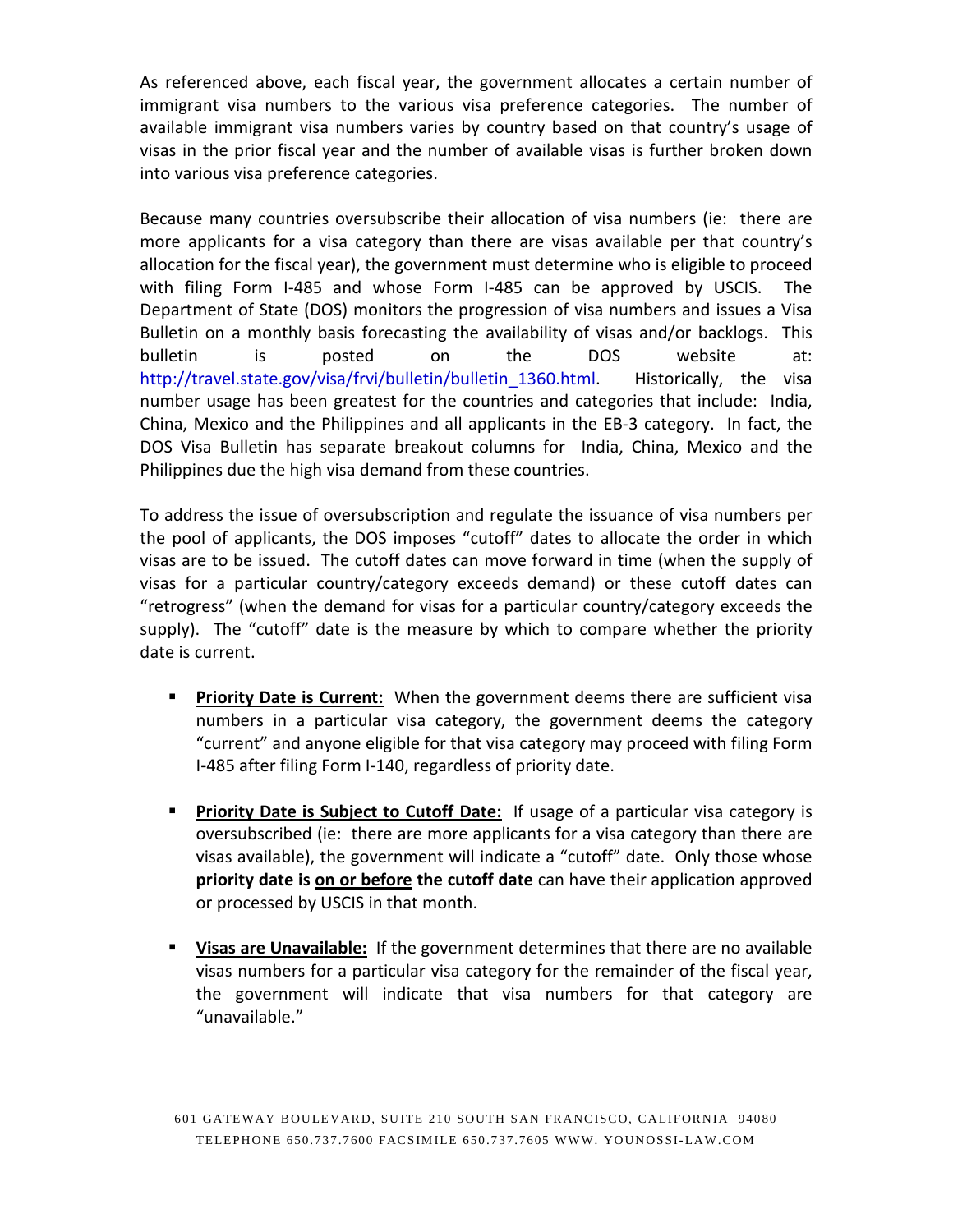One's priority date must be "current" or be on or before the cutoff date listed in the Visa Bulletin for his/her preference category and country at two times during the green card process:

- 1. when the I-485 Application to Adjust Status to Permanent Residence is *filed*; and,
- 2. when the I-485 is approved, providing permanent resident or "green card" status.

#### **Interpreting the DOS Visa Bulletin:**

To illustrate the reading of the DOS Visa Bulletin to determine if a I-485 can be filed or can be processed below is a minimized version of the November 2009 Visa Bulletin reflecting the EB1, EB2, and EB3 preference categories by country of birth for that month with various permanent residency process scenarios.

|                 | <b>All Other</b> | China   | India   | <b>Mexico</b> | <b>Philippines</b> |
|-----------------|------------------|---------|---------|---------------|--------------------|
|                 | <b>Countries</b> |         |         |               |                    |
| EB1             | Current          | Current | Current | Current       | Current            |
| EB <sub>2</sub> | Current          | 01APR05 | 22JAN05 | Current       | Current            |
| EB <sub>3</sub> | 01JUN01          | 01JUN01 | 22APR01 | 01JUN01       | 01JUN01            |

- o **Example #1:** Employer files a PERM for an Indian national on January 1, 2008. The PERM requires a Masters degree and 2 years of experience. The PERM was approved and Employer filed Form I-140 based on this approved PERM on August 1, 2008 and requests EB2 classification based on the PERM requirements. Employer's I-140 is approved March 3, 2009. Can an I-485 be filed for the employee?
	- **Answer:** NO. Per the current visa bulletin, the cutoff date for Indian nationals in the EB2 category is January 22, 2005. As such, the USCIS is only accepting I-485 applications for Indian nationals in the EB2 category with priority dates of January 22, 2005 or earlier. As this employee's priority date is January 1, 2008, he will likely need to wait about 4 years before an I-485 can be filed for him.
- o **Example #2:** Employer files a PERM for a Kenyan national on April 5, 2008. The PERM requires a Masters degree and 0 years of experience. The PERM was approved and Employer filed Form I-140 based on this approved PERM on March 5, 2009 and requests EB2 classification based on the PERM requirements. Employer's I-140 is approved October 15, 2009. Can an I-485 be filed for the employee?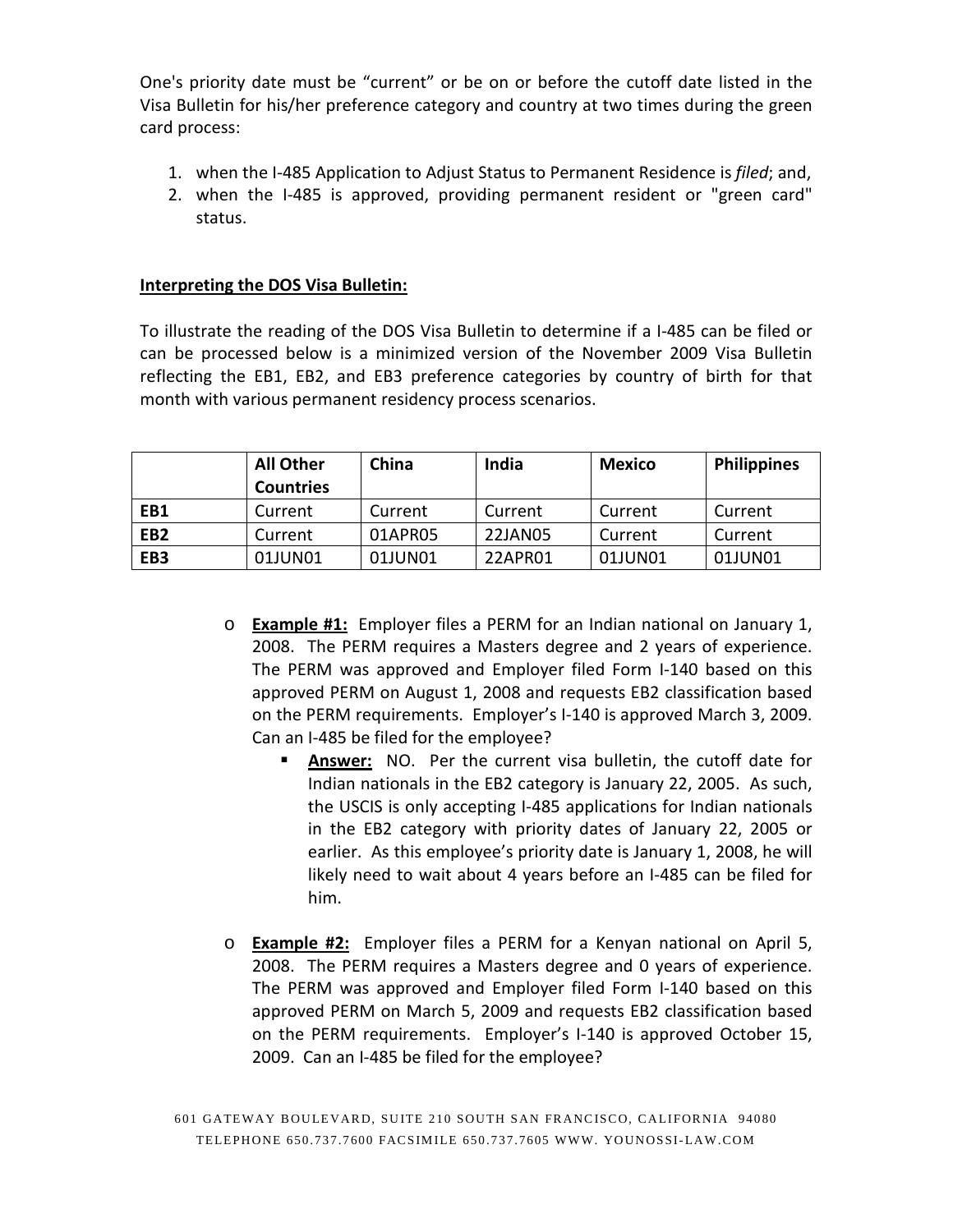- **Answer:** YES. Per the current visa bulletin, there is no cutoff date for nationals of "All Other Countries" in the EB2 category. As the priority date of April 5, 2008 is current for this visa category, the I-485 can be filed immediately.
- o **Example #3:** Employer files a PERM for a German national on December 10, 2008. The PERM requires a Bachelors degree and 3 years of experience. The PERM was approved and Employer filed Form I-140 based on this approved PERM on August 3, 2009 and requests EB3 classification based on the PERM requirements. Employer's I-140 is approved September 30, 2009. Can an I-485 be filed for the employee?
	- **Answer:** NO. Per the current visa bulletin, the cutoff date for nationals of "All Other Countries" in the EB3 category is June 1, 2001. As such, the USCIS is only accepting I-485 applications for nationals of "All Other Countries" in the EB3 category with priority dates of June 1, 2001 or earlier. As this employee's priority date is December 10, 2008, he will likely need to wait about 7 years before an I-485 can be filed for him.

It is important to note that priority dates do not necessarily progress at the rate of real calendar time. As such, there may be some months where the cutoff dates may not progress at all or progress in minimal amounts (weeks or days). As referenced above, if the DOS determines that the visa demand far outweighs the available visa numbers the dates can retrogress or even become unavailable. Younossi Law monitors the DOS Visa Bulletin on a monthly basis to determine whether certain applications may be filed and/or whether some pending applications may soon be adjudicated by USCIS.

# **Concurrent Filing of Form I-140 and Form I-485:**

While Form I-140 is the basis of eligibility for Form I-485, it is possible to file Form I-485 with USCIS even if USCIS has not approved the Form I-140 petition filing. This is referred to as the "concurrent filing" of Form I-485 with Form I-140. It is possible to concurrently file Form I-485 with either current submission of Form I-140 or with a Form I-140 petition that is pending adjudication with the USCIS.

In order for concurrent filing to be possible, the priority date for the particular visa category must be current.

# **Taking Advantage of Cross-Chargeability:**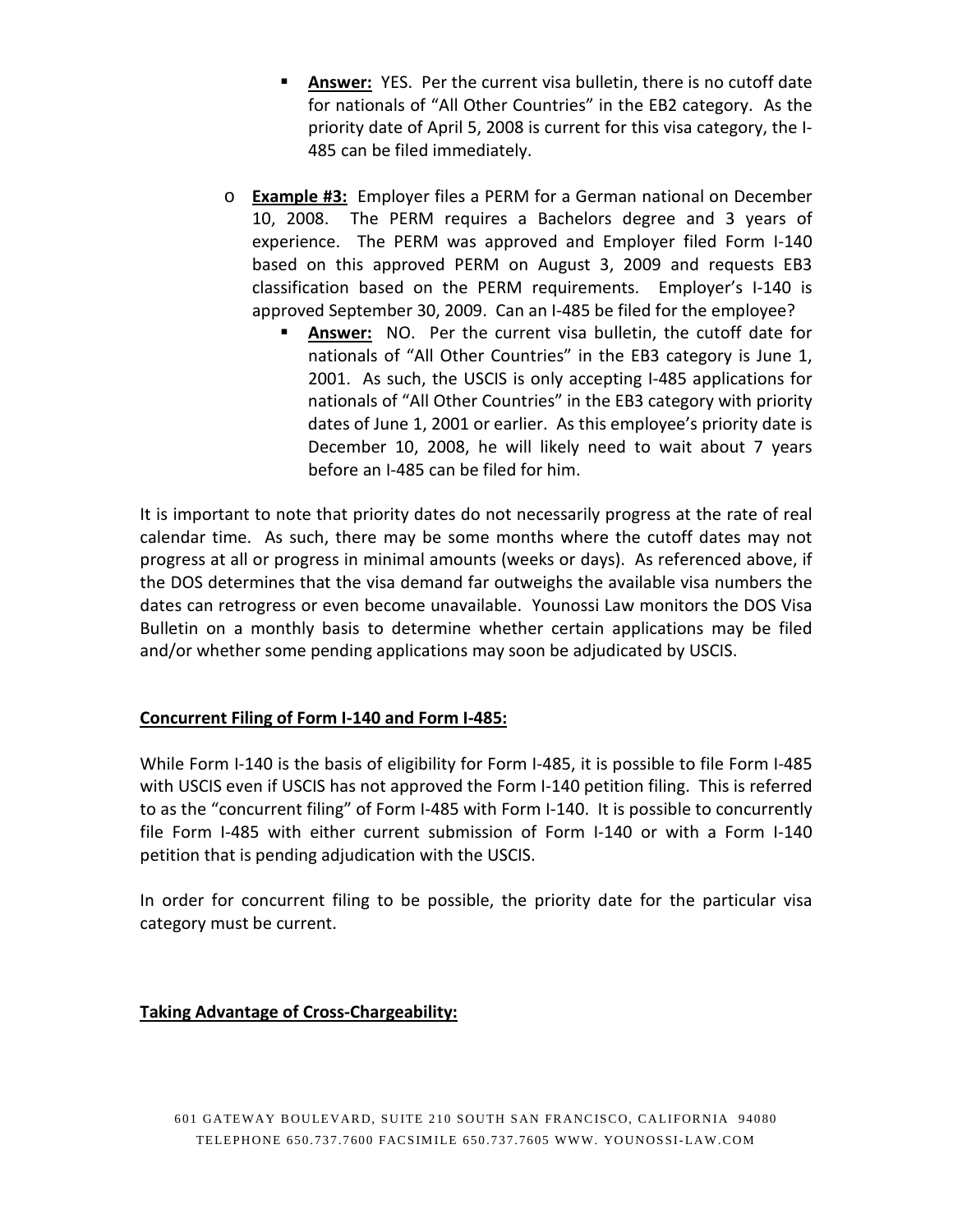Determining what country an individual falls under with respect to visa category is based on one's country of birth, not country of citizenship. That is, if someone pursuing permanent residency was born in India but later became a citizen of Canada, his visa number would be "charged" against India's visa allocation for that particular visa category based on his country of birth.

Cross-chargeability is an option when someone's visa number can be charged against a different country than country of birth. There are two instances when this is possible:

- An individual's visa number can be charged against their spouse's country of birth if their spouse is also an applicant on the permanent residency application.
- An individual's visa number can be charged against their parents' country of birth if the parents were only temporarily residing in the country of birth at the time of the applicant's birth.

The ability to use cross-chargeability can be instrumental in speeding up a permanent residency process. For example, an Indian national's EB2 visa process will likely be backlogged which could prevent him from filing I-485 for quite a few years. However, if that Indian national was married to a spouse born in the Germany who will be a dependent applicant on the I-485, the I-485 application could be immediately filed requesting cross-chargeability based the spouse's birth in Germany.

# **American Competitiveness in the Twenty-First Century Act (AC21):**

On October 17, 2000, former President Clinton signed into law the American Competitiveness in the Twenty-First Century Act (AC21). It is important to keep in mind that the USCIS has not issued final regulations pertaining to AC21. USCIS has only provided guidance with respect to AC21 issues via inter-agency and field memorandums.

Prior to AC21, beneficiary employees were required to remain employed with the petitioner employer that filed the I-140 petition on their behalf until the approval of the permanent residency and for a reasonable time thereafter. If the beneficiary employee changed positions while the permanent residency process was pending, the new employer would have to begin an entirely new permanent residency process for the beneficiary employer.

AC21's portability provisions allow an employee beneficiary to move to a new employer and keep intact the permanent residency process begun by their prior petitioner employer without the new employer having to file a new labor certification or I-140 on their behalf. The underlying permanent residency process may remain intact upon the employer change only if: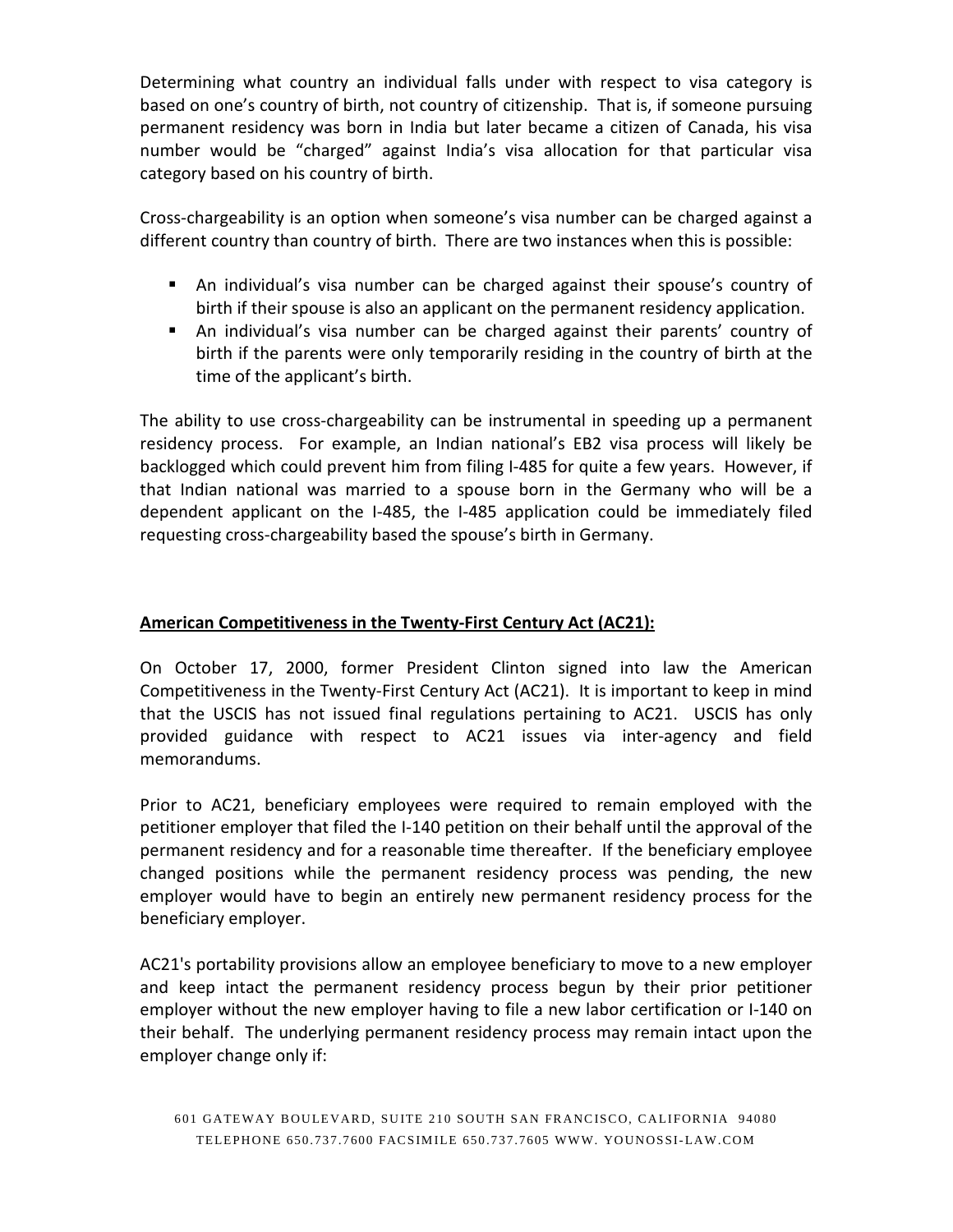• Form I-485 has been filed with USCIS and remains pending (ie: has not been adjudicated) for at least 180 days

## **AND**

• The new employment position is in a same/similar occupation as the employment position listed in the underlying Form I-140 or labor certification filed by the prior petitioner employer.

USCIS will take into account several factors to determine whether the new employment position is in a same/similar occupation as employment position listed in the underlying Form I-140 or labor certification filed by the prior petitioner employer including: comparison of the job duties, comparison of occupational codes, and comparison of offered salaries for significant discrepancies.

USCIS has issued guidance indicating that the move to a new employer before the 180 days should not necessarily render a beneficiary employee ineligible to port his/her permanent residency process. However, it is important to note that changing employers at this juncture could ultimately jeopardize the permanent residency process. The USCIS has indicated that an I-140 is no longer valid for porting purposes when:

- The I-140 is withdrawn before the I-485 has been pending for at least 180 days.
- The I-140 is denied or revoked at any time.

Beneficiary employees who change employers prior to the 180 days of the I-485 filing therefore risk the approvability of the permanent residence process in the event that: the prior employer withdraws the I-140 Petition; the USCIS denies the I-140 Petition on its merits; and/or issues a Request for Evidence on the I-140 Petition filing and the prior employer opts not to respond or does not respond in a manner that sufficiently addresses the USCIS inquiry. Failure to respond or incomplete responses to USCIS inquiries could lead to a denial of the I-140 petition which in turn leads to the USCIS denying the I-485 application.

USCIS has issued guidance indicating that while the I-140 Petition does not have to be approved when a portability request is made to the USCIS, the petition does have to be approved in order for USCIS to grant the portability request. An un-adjudicated Form I-140 Petition is not made "valid" merely through the act of filing the petition with the USCIS or via the passage of 180 days. A denied Form I-140 petition is also not considered valid regardless of when it was denied and regardless of whether a portability request was made to the USCIS. For this reason, it may be advisable to port employment only if the I-140 is approved, the I-485 has been pending for 180 days AND the new position is same/similar to the position in the underlying application.

\* \* \*